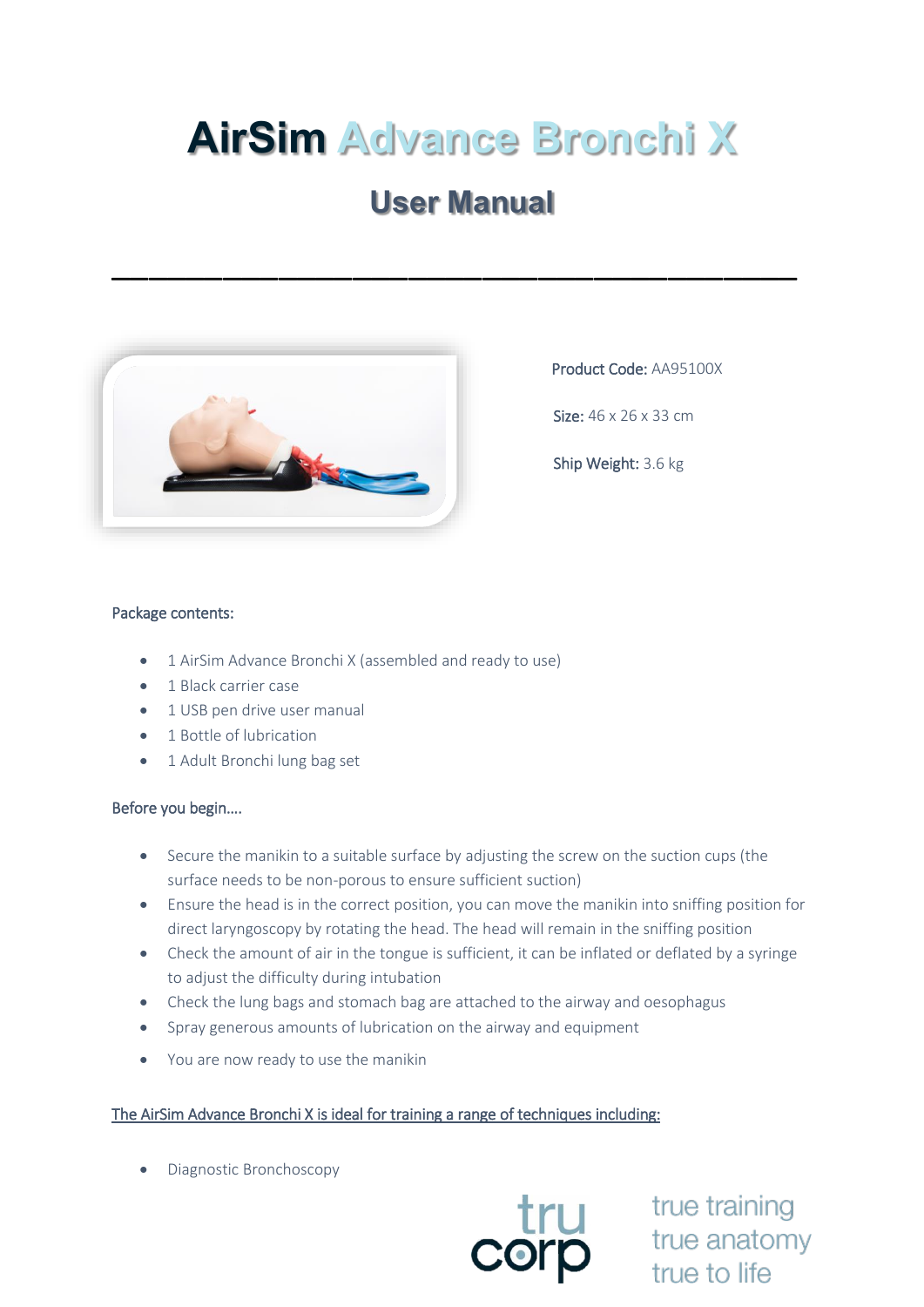- Lung isolation techniques using left and right endo-bronchial tubes and bronchial blockers
- Lung suctioning techniques
- Double naso-tracheal intubation
- Bag and Mask ventilation techniques
- Full range of supraglottic devices
- Direct laryngoscopy
- Endotracheal tube insertion
- Awake fibre optic examination
- Single lung isolation techniques
- Combi tube insertion

## We recommend the following equipment sizes for optimal performance:

- 7.0-7.5 mm ID for nasal intubation
- 8.0-9.0 mm ID for oral intubation
- Size 3-5 for LMA laryngeal masks
- Size 35F-37F for endo-bronchial tubes
- Similar respective sizes for other supraglottic devices

#### Care and Maintenance

Store in clean, dry conditions away from heat and direct sunlight; avoid contact with metals, solvents, oils or greases and strong detergents. When the product is not in use please store in the black carrier case provided.

Thoroughly wash the AirSim airway in warm water. Please use warm soapy water or something similar until all visible foreign matter and residue is removed.

Mild detergents or enzymatic cleaning agents may be used on the airway in accordance with the manufacturer's instructions and at the proper dilution. The detergent must not contain skin or mucous membrane irritants.

*Please do not use any of the following when cleaning the AirSim product range*

- Germicides, disinfectants, or chemical agents such as glutaraldehyde (e.g. Cidex®),
- Ethylene oxide, phenol-based cleaners or iodine-containing cleaners

#### **Warranty**

TruCorp warrants this unit to be free of defects in materials and workmanship and to give satisfactory service for a period of 1 year from the date of delivery. This ensures that our customers receive maximum coverage on each product. If the unit should malfunction it must be returned to the factory



true training **true** true training<br>
true anatomy<br>
true to life